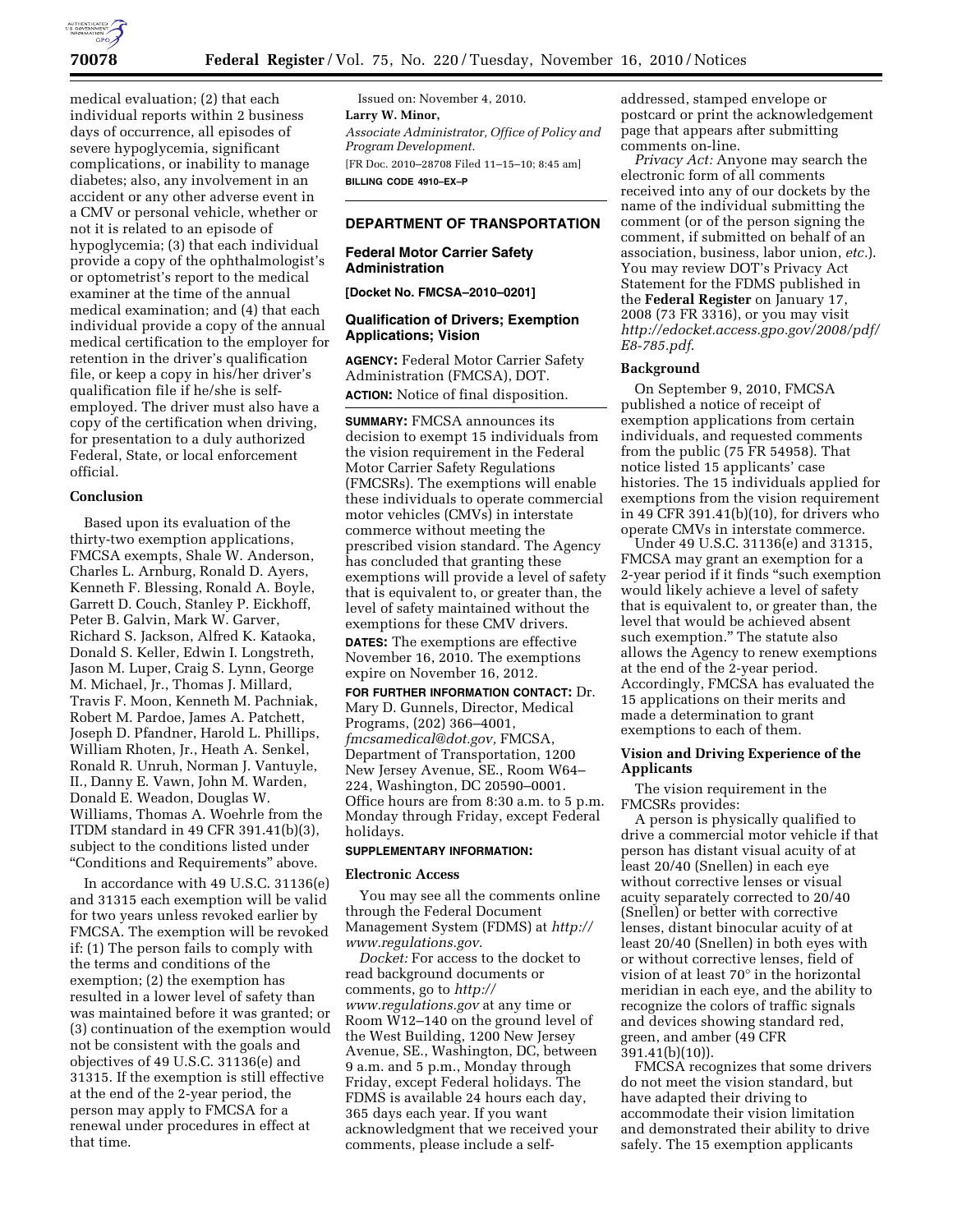listed in this notice are in this category. They are unable to meet the vision standard in one eye for various reasons, including amblyopia, complete loss of vision, loss of an eye, macular scarring and prosthesis. In most cases, their eye conditions were not recently developed. 11 of the applicants were either born with their vision impairments or have had them since childhood. The 4 individuals who sustained their vision conditions as adults have had them for periods ranging from 20 to 29 years.

Although each applicant has one eye which does not meet the vision standard in 49 CFR 391.41(b)(10), each has at least 20/40 corrected vision in the other eye, and in a doctor's opinion, has sufficient vision to perform all the tasks necessary to operate a CMV. Doctors' opinions are supported by the applicants' possession of valid commercial driver's licenses (CDLs) or non-CDLs to operate CMVs. Before issuing CDLs, States subject drivers to knowledge and skills tests designed to evaluate their qualifications to operate a CMV.

All of these applicants satisfied the testing standards for their State of residence. By meeting State licensing requirements, the applicants demonstrated their ability to operate a commercial vehicle, with their limited vision, to the satisfaction of the State. While possessing a valid CDL or non-CDL, these 15 drivers have been authorized to drive a CMV in intrastate commerce, even though their vision disqualified them from driving in interstate commerce. They have driven CMVs with their limited vision for careers ranging from 4 to 45 years. In the past 3 years, 5 of the drivers were involved in crashes or convicted of moving violations in a CMV.

The qualifications, experience, and medical condition of each applicant were stated and discussed in detail in the September 9, 2010 notice (75 FR 54958).

## **Basis for Exemption Determination**

Under 49 U.S.C. 31136(e) and 31315, FMCSA may grant an exemption from the vision standard in 49 CFR 391.41(b)(10) if the exemption is likely to achieve an equivalent or greater level of safety than would be achieved without the exemption. Without the exemption, applicants will continue to be restricted to intrastate driving. With the exemption, applicants can drive in interstate commerce. Thus, our analysis focuses on whether an equal or greater level of safety is likely to be achieved by permitting each of these drivers to drive in interstate commerce as opposed to

restricting him or her to driving in intrastate commerce.

To evaluate the effect of these exemptions on safety, FMCSA considered not only the medical reports about the applicants' vision, but also their driving records and experience with the vision deficiency.

To qualify for an exemption from the vision standard, FMCSA requires a person to present verifiable evidence that he/she has driven a commercial vehicle safely with the vision deficiency for the past 3 years. Recent driving performance is especially important in evaluating future safety, according to several research studies designed to correlate past and future driving performance. Results of these studies support the principle that the best predictor of future performance by a driver is his/her past record of crashes and traffic violations. Copies of the studies may be found at Docket Number FMCSA–1998–3637.

We believe we can properly apply the principle to monocular drivers, because data from the Federal Highway Administration's (FHWA) former waiver study program clearly demonstrate the driving performance of experienced monocular drivers in the program is better than that of all CMV drivers collectively (*See* 61 FR 13338, 13345, March 26, 1996). The fact that experienced monocular drivers demonstrated safe driving records in the waiver program supports a conclusion that other monocular drivers, meeting the same qualifying conditions as those required by the waiver program, are also likely to have adapted to their vision deficiency and will continue to operate safely.

The first major research correlating past and future performance was done in England by Greenwood and Yule in 1920. Subsequent studies, building on that model, concluded that crash rates for the same individual exposed to certain risks for two different time periods vary only slightly (*See* Bates and Neyman, University of California Publications in Statistics, April 1952). Other studies demonstrated theories of predicting crash proneness from crash history coupled with other factors. These factors—such as age, sex, geographic location, mileage driven and conviction history—are used every day by insurance companies and motor vehicle bureaus to predict the probability of an individual experiencing future crashes (*See* Weber, Donald C., ''Accident Rate Potential: An Application of Multiple Regression Analysis of a Poisson Process,'' Journal of American Statistical Association, June 1971). A 1964 California Driver

Record Study prepared by the California Department of Motor Vehicles concluded that the best overall crash predictor for both concurrent and nonconcurrent events is the number of single convictions. This study used 3 consecutive years of data, comparing the experiences of drivers in the first 2 years with their experiences in the final year.

Applying principles from these studies to the past 3-year record of the 15 applicants, one of the applicants had a traffic violation for speeding, one of the applicants was cited for a cell phone violation, one of the applicants had a traffic violation for an improper turn at an intersection, one of the applicants had a traffic violation for operating a CMV while uninsured and one of the applicants was involved in a crash. All the applicants achieved a record of safety while driving with their vision impairment, demonstrating the likelihood that they have adapted their driving skills to accommodate their condition. As the applicants' ample driving histories with their vision deficiencies are good predictors of future performance, FMCSA concludes their ability to drive safely can be projected into the future.

We believe that the applicants' intrastate driving experience and history provide an adequate basis for predicting their ability to drive safely in interstate commerce. Intrastate driving, like interstate operations, involves substantial driving on highways on the interstate system and on other roads built to interstate standards. Moreover, driving in congested urban areas exposes the driver to more pedestrian and vehicular traffic than exists on interstate highways. Faster reaction to traffic and traffic signals is generally required because distances between them are more compact. These conditions tax visual capacity and driver response just as intensely as interstate driving conditions. The veteran drivers in this proceeding have operated CMVs safely under those conditions for at least 3 years, most for much longer. Their experience and driving records lead us to believe that each applicant is capable of operating in interstate commerce as safely as he/she has been performing in intrastate commerce. Consequently, FMCSA finds that exempting these applicants from the vision standard in 49 CFR 391.41(b)(10) is likely to achieve a level of safety equal to that existing without the exemption. For this reason, the Agency is granting the exemptions for the 2-year period allowed by 49 U.S.C. 31136(e) and 31315 to the 15 applicants listed in the notice of September 9, 2010 (75 FR 54958).